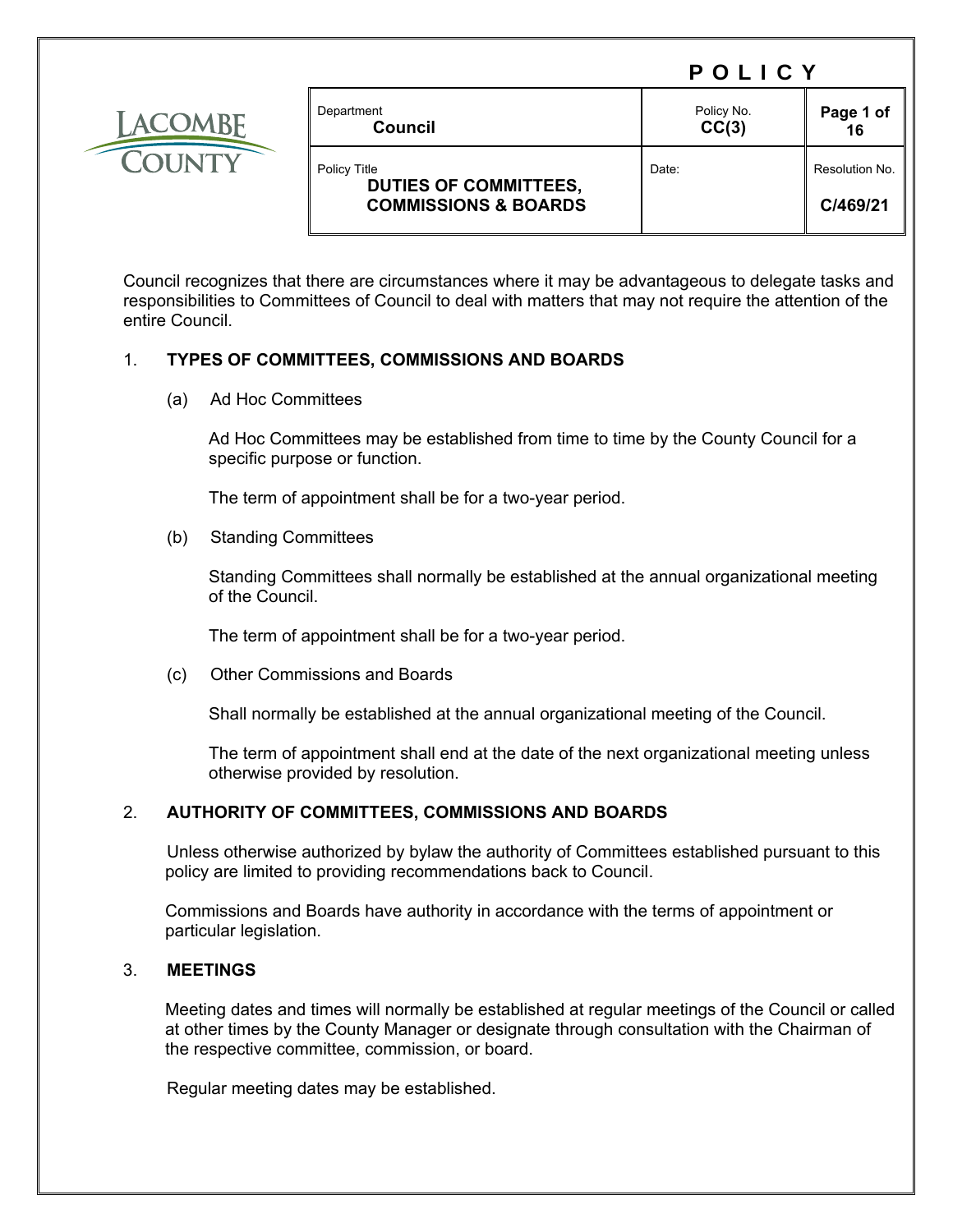Policy Title

 **2 of 16** 

#### 4. **MINUTES**

Minutes of all meetings will normally be submitted to the next regular meeting of the County Council.

# **COMMITTEES AND BOARDS OF COUNCIL**

# 1. **Local and Composite Assessment Review Boards (LARB and CARB)**

(a) Terms of Reference:

To hear and make decisions on property assessment complaints pursuant to Bylaw No. 1304/19.

Members are authorized to participate in the training programs required to maintain their eligibility as LARB and CARB members.

(b) Membership:

LARB – Minimum of 6 Citizens at Large

CARB – Minimum of 6 Citizens at Large

Council to Appoint Chair of the ARB

# **2. Municipal Planning Commission (MPC)**

(a) Terms of Reference:

 The MPC carries out duties required under the County Land Use Bylaw with principle duties being:

- deciding on development permits for discretionary uses under the by-law.

(b) Membership:

All Councillors - Chairperson to be selected by Council at the organizational meeting.

# **3. Public Relations Committee**

(a) Terms of Reference:

 The Public Relations Committee shall be responsible to the County Council for developing and recommending policies, practices and activities which will result in greater understanding, support, and public confidence for the County.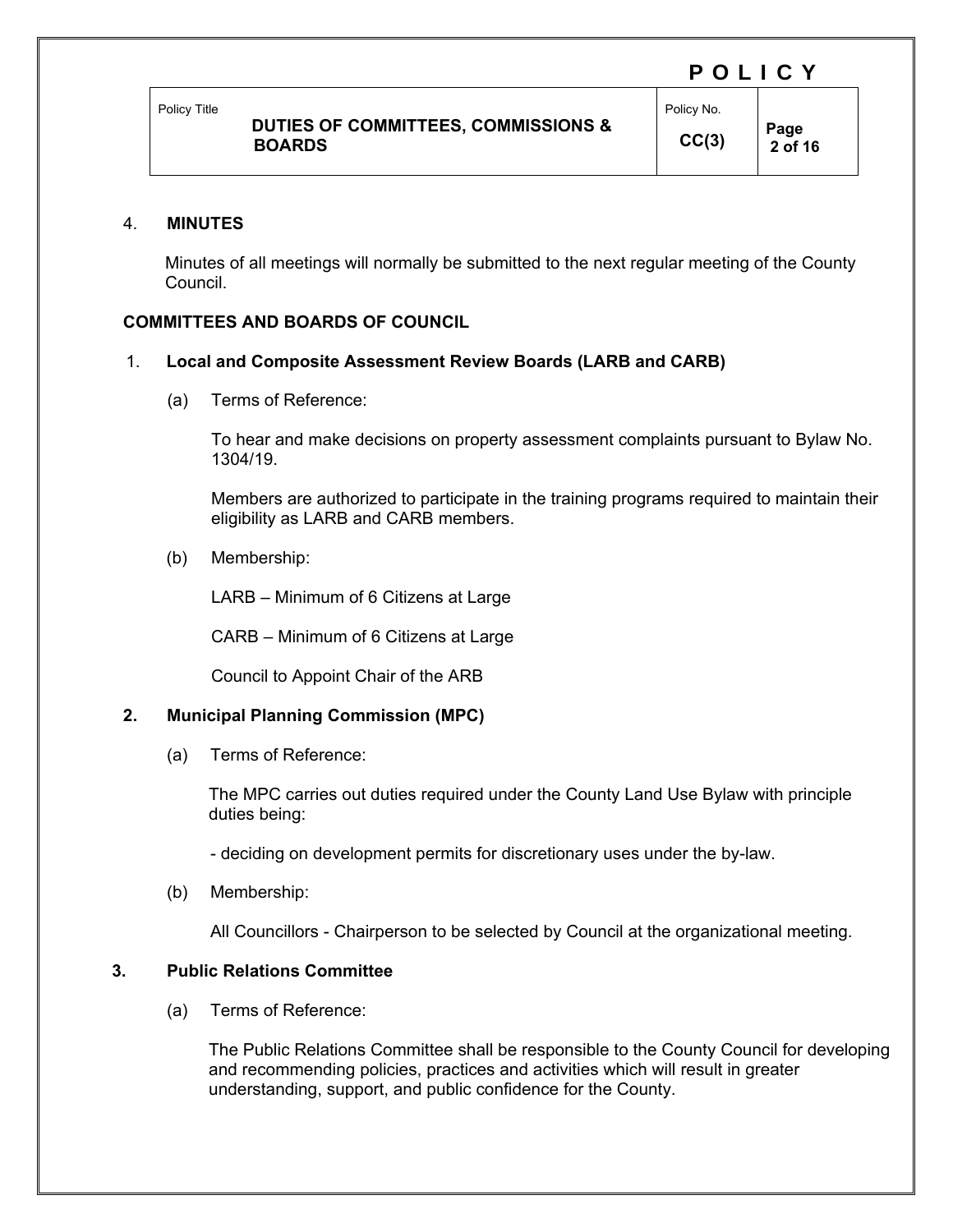### **DUTIES OF COMMITTEES, COMMISSIONS & BOARDS**

POLICY

- (b) The Committee will:
	- organize employee and Council recognition and appreciation activities as required
	- meet as necessary to develop and implement appropriate public relations programs
	- recommend to Council policies related to public relations activities, in accordance with long range plans
	- make an annual presentation to Council regarding the year's programs and activities
	- undertake such other duties as may be assigned from time to time by Council.
- (c) Membership:

Two Councillors - Chairperson to be selected by the membership at the first meeting following the organizational meeting.

 When a particular division is holding a special event or has a public relations request the Councillor from that division will participate in the event or provide input into other requests.

#### **4. Emergency Services Committee**

(a) Terms of Reference:

 The purpose of this Committee is to carry out the duties required under Bylaw No. 1271/18.

(b) Membership:

Three Councillors - Chairperson to be selected by Council at the organizational meeting

(c) The Emergency Services Committee shall meet twice a year to review the Emergency Services Plan.

#### **5. Salary and Wage Review Committee - (All Council)**

(a) Terms of Reference:

 The purpose of this Committee is to annually review all County salary and wage schedules.

(b) Membership:

 All Councillors Reeve will Chair the Committee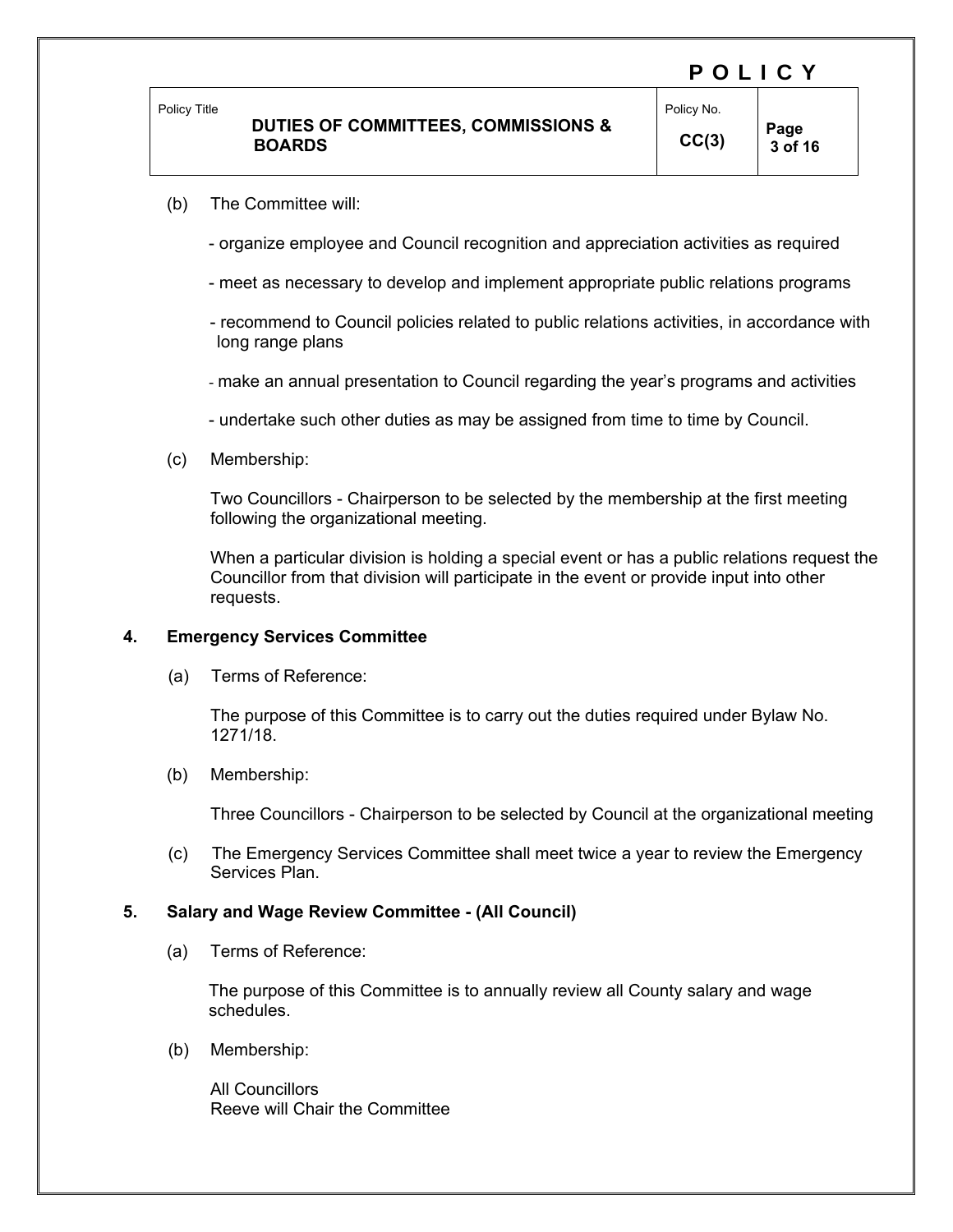Policy Title

Policy No.  $CC(3)$  **Page** 

 **4 of 16** 

# **6. Subdivision and Development Appeal Board**

(a) Terms of Reference:

 The SDAB carries out duties required under County Bylaw No. 1303/19 to hear subdivision and development appeals.

The following criteria shall be used as the basis for changes to the term of office for SDAB members:

- 1) Members of the Subdivision and Development Appeal Board shall be appointed at the pleasure of Council for a term of two (2) years and may be reappointed upon the expiry of the term at the pleasure of Council.
- (c) Professional Development

Members are authorized to attend the annual Alberta Community Planning Conference or appropriate courses offered by the Alberta Foundation of Administrative Justice.

(c) Membership:

Six members from the public the public at large.

Council may appoint up to six members from the public at large annually to serve on the Subdivision and Development Appeal Board.

 The Secretary of the SDAB may select any combination of the appointed members to form a Board for the purpose of convening a hearing.

The Chairperson and Vice-chairperson shall be selected by the members at the first meeting of each year.

# **7. Weed Control Appeal Board and Pest Control Appeal Board**

(a) Terms of Reference

The Subdivision and Development Appeal Board will hear appeals brought forward under the Weed Control Act as per Section 19(1) of the Act and under the Pest Control Act as per Section 14(5).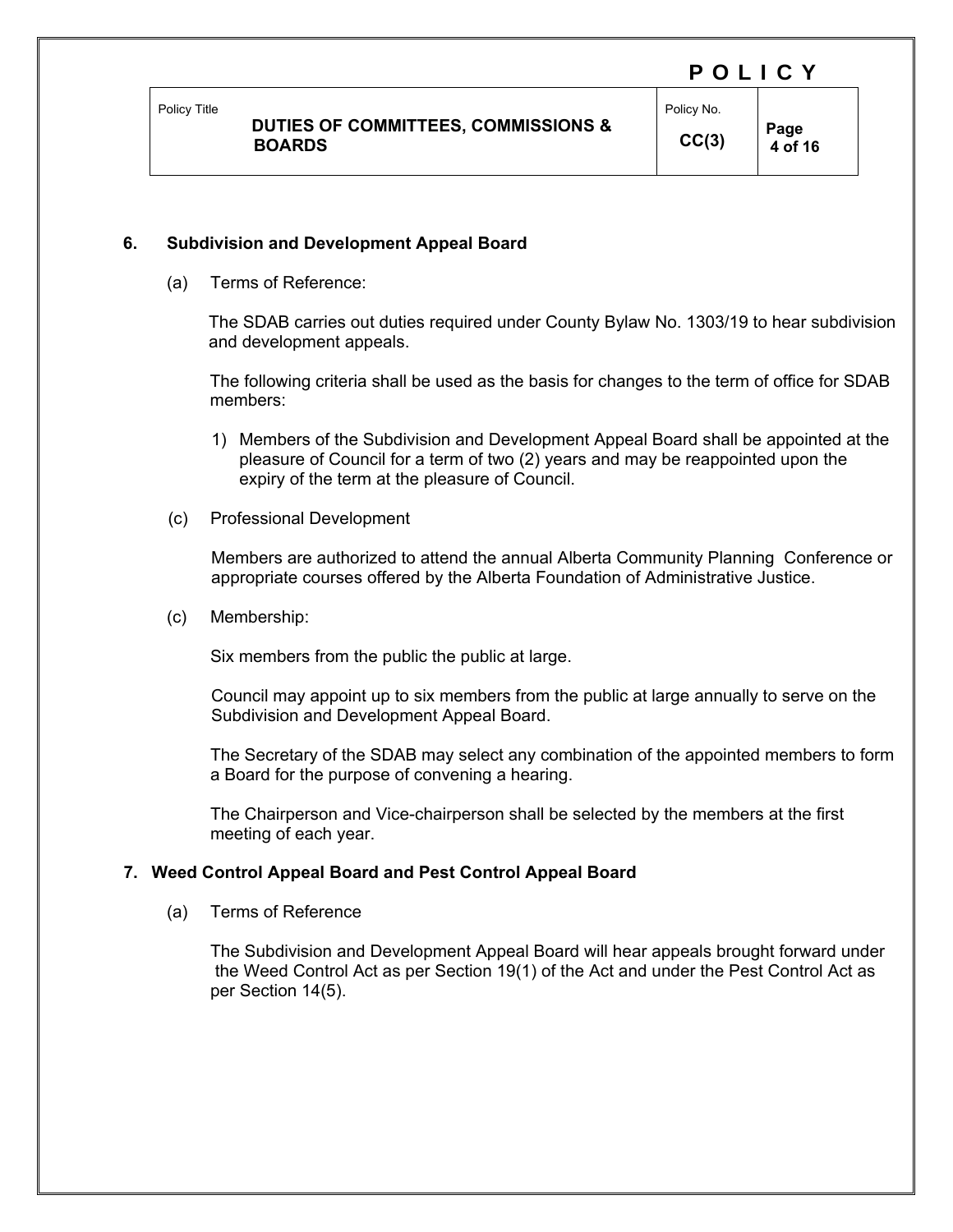# **DUTIES OF COMMITTEES, COMMISSIONS & BOARDS**

 **5 of 16** 

POLICY

### **8. Agricultural Service Board**

- (a) Terms of Reference
	- 1) To act as an advisory body and to assist the council and the Minister of matters of mutual concern.
	- 2) To advise on and to help organize and direct weed control and soil and water conservation programs.
	- 3) To assist in the control of animal diseases under the Animal Health Act.
	- 4) To promote, enhance and protect viable and sustainable agriculture with a view to improving the economic viability of the producer.
	- 5) To promote and develop agricultural policies to meet the needs of the municipality.
	- 6) The Agricultural Service Board shall meet three times a year.
- (d) Membership

All Councillors - Chairperson and Vice-Chairperson shall be selected by Council at the organizational meeting.

### **OTHER BOARDS, COMMISSIONS, COMMITTEES AND ORGANIZATIONS REQUIRING COUNTY REPRESENTATION ARE:**

#### **Gull Lake Stabilization Advisory Committee**

- (a) Terms of Reference
	- 1) Act as a liaison between the Host Municipality, Alberta Environment, and the Municipalities.
	- 2) Review of pumping volumes, water levels, water quality on an annual basis.
	- 3) Investigate alternative energy sources and/or arrangement that may assist in minimizing pumping costs.
	- 4) Monitor annual pumping costs and requisitions and make recommendations to the Municipalities on changes to the annual requisition.
	- 5) Assist the Host Municipality with respect to determining the extent of pumping that may be needed or preferred in any given year.
	- 6) Authorize additional funding for energy costs in accordance with Item 4.6 (as per the Funding Agreement dated January 2012).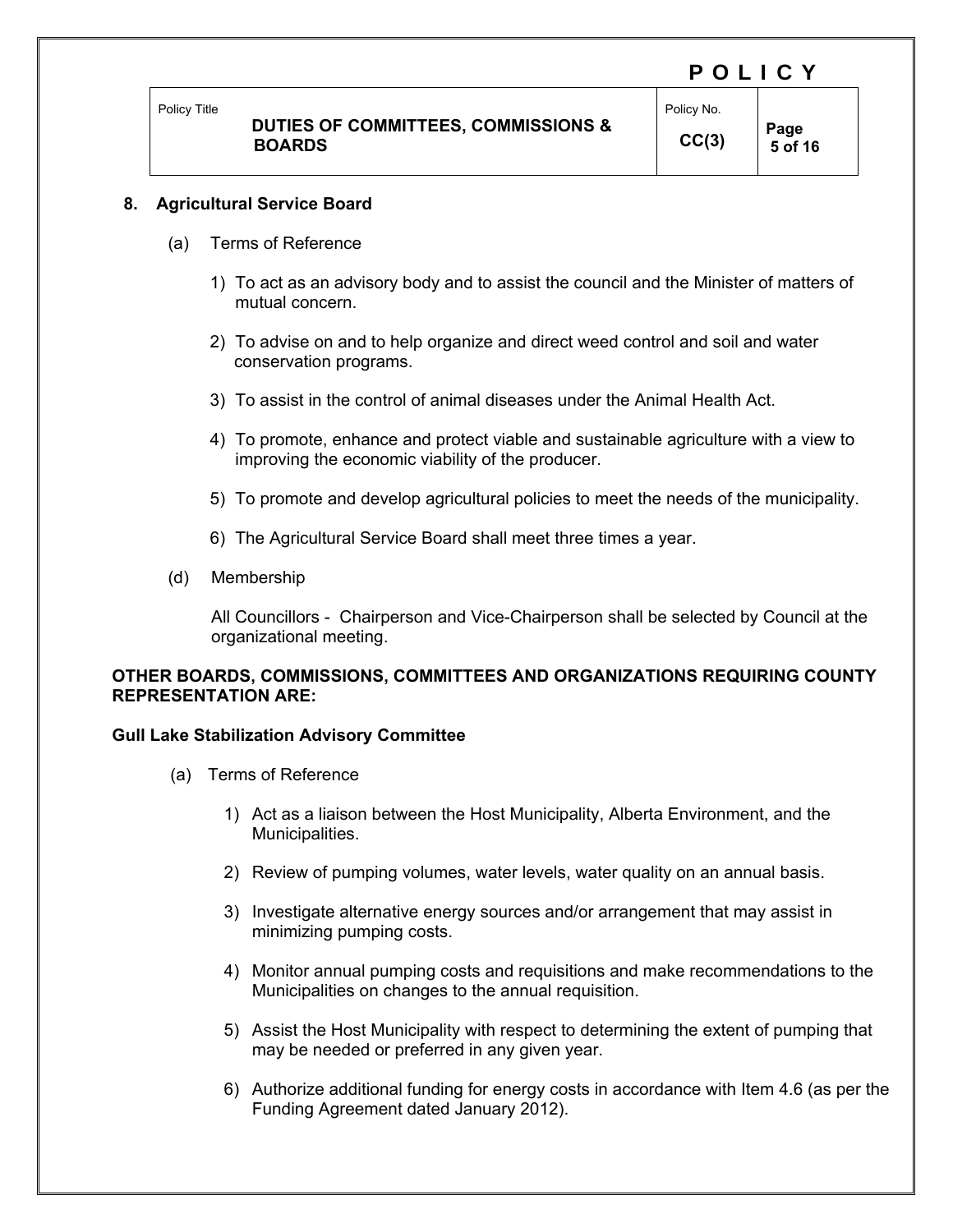|              |                                     | F V L I V T |           |
|--------------|-------------------------------------|-------------|-----------|
| Policy Title | DUTIES OF COMMITTEES, COMMISSIONS & | Policy No.  | Page      |
|              | <b>BOARDS</b>                       | CC(3)       | $6$ of 16 |

7) Authorize a supplemental requisition to fund an over expenditure for energy costs in accordance with Item 4.8 (as per the Funding Agreement dated January 2012).

 $\mathbf{P}$ 

- 8) Authorize that an over expenditure for energy costs in a given year be funded from the annual requisition for a subsequent year in accordance with Item 4.8 (as per the Funding Agreement dated January 2012).
- (b) Membership

Representation from all member municipalities – one Councillor and one alternate

#### **Lacombe Regional Waste Services Commission**

- (a) Establishment and Objectives
	- 1) Established in 2013 under Alberta Regulation 105/2013
	- 2) Members:
		- City of Lacombe
		- Lacombe County
		- Town of Bentley
		- Town of Eckville
		- Village of Alix
	- 3) To provide solid waste management services to its members.
- (b) Membership

Representation from all member municipalities – two Councillors, one alternate

#### **Clive Seed Cleaning Plant Co-op**

- (a) Establishment and Objectives
	- 1) Seed cleaning member owned cooperative that offers seed cleaning services to its members and other customers.
- (b) Membership

 Two Lacombe County Councillors and four cooperative members. Policy indicates that the Board is to be comprised of five members.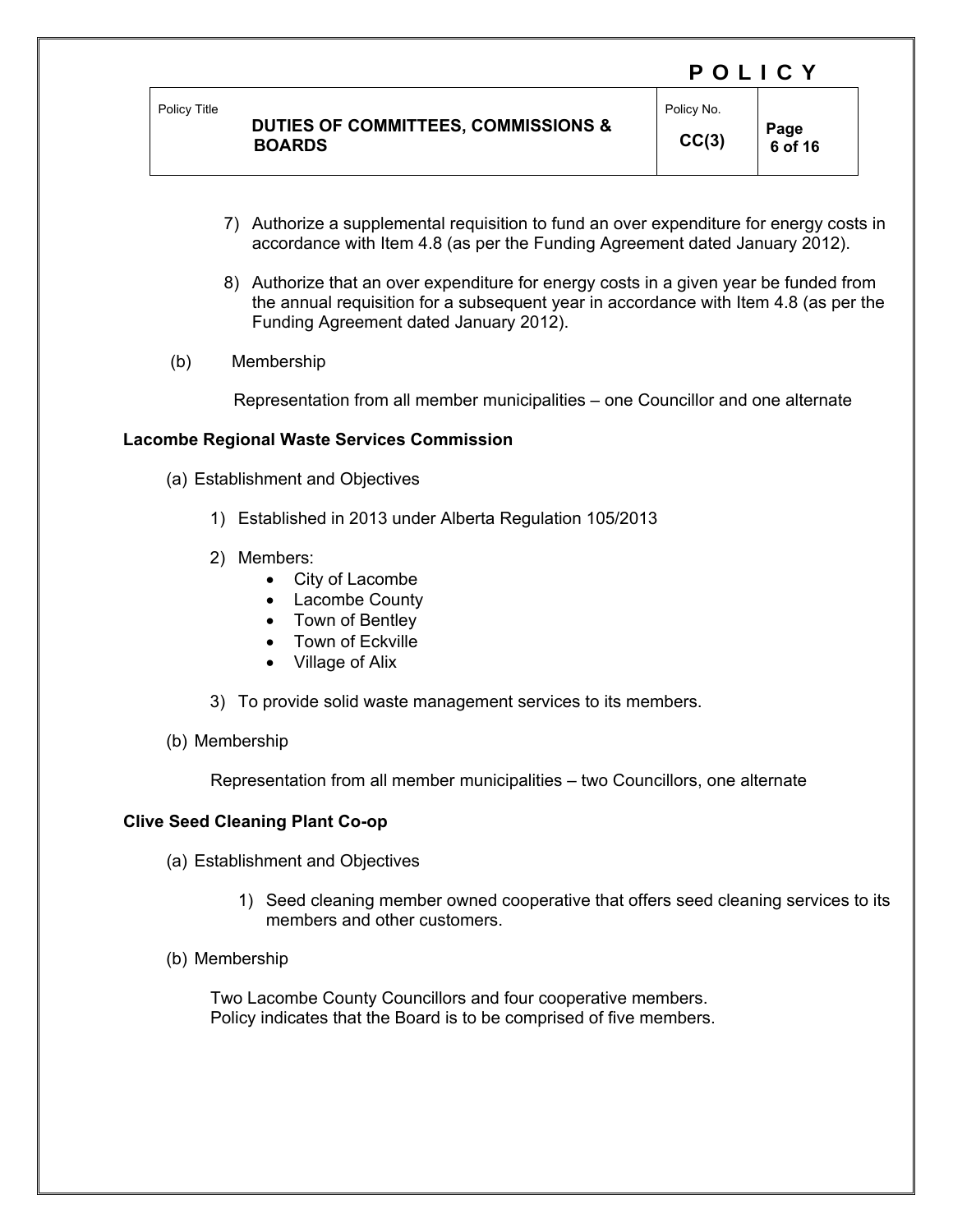# **DUTIES OF COMMITTEES, COMMISSIONS & BOARDS**

Policy No.  $CC(3)$  **Page**  $\frac{7 \text{ of } 4}{ }$ 

 **7 of 16** 

#### **Central Rural Municipalities Association**

- (a) Establishment and Objectives
	- 1) Consists of 13 counties and municipal districts and the Special Areas board, generally located north of Calgary and south of Wetaskiwin.
	- 2) Members District 2: Central
		- Ponoka County
		- Red Deer County
		- Rocky View County
		- Special Areas Board
		- Starland County
		- County of Stettler
		- Wheatland County
	- 3) Resolutions from member municipalities are vetted through the Association.
	- 4) Education and discussion on current issues of interest to municipalities.
	- 5) Updates from Executive and staff from AAMDC
- (b) Membership

 Representation from all member municipalities – All of Council One Councillor elected to serve as a Director

#### **Parkland Regional Library Board**

- (a) Establishment and Objectives
	- 1) Parkland was the first regional library in Alberta, formed in 1959.
	- 2) Originally created to provide library service to area school divisions, Parkland Regional Library is now a cooperative network of 50 public and 32 school libraries serving over 200,000 residents of central Alberta by sharing of material, resources, and expertise.
	- 3) Parkland Regional Library is a leader in assisting its member libraries to achieve excellence in service.
- (b) Membership

 57 municipalities 3 school authorities Representation from all member municipalities – one Councillor & one alternate

# POLICY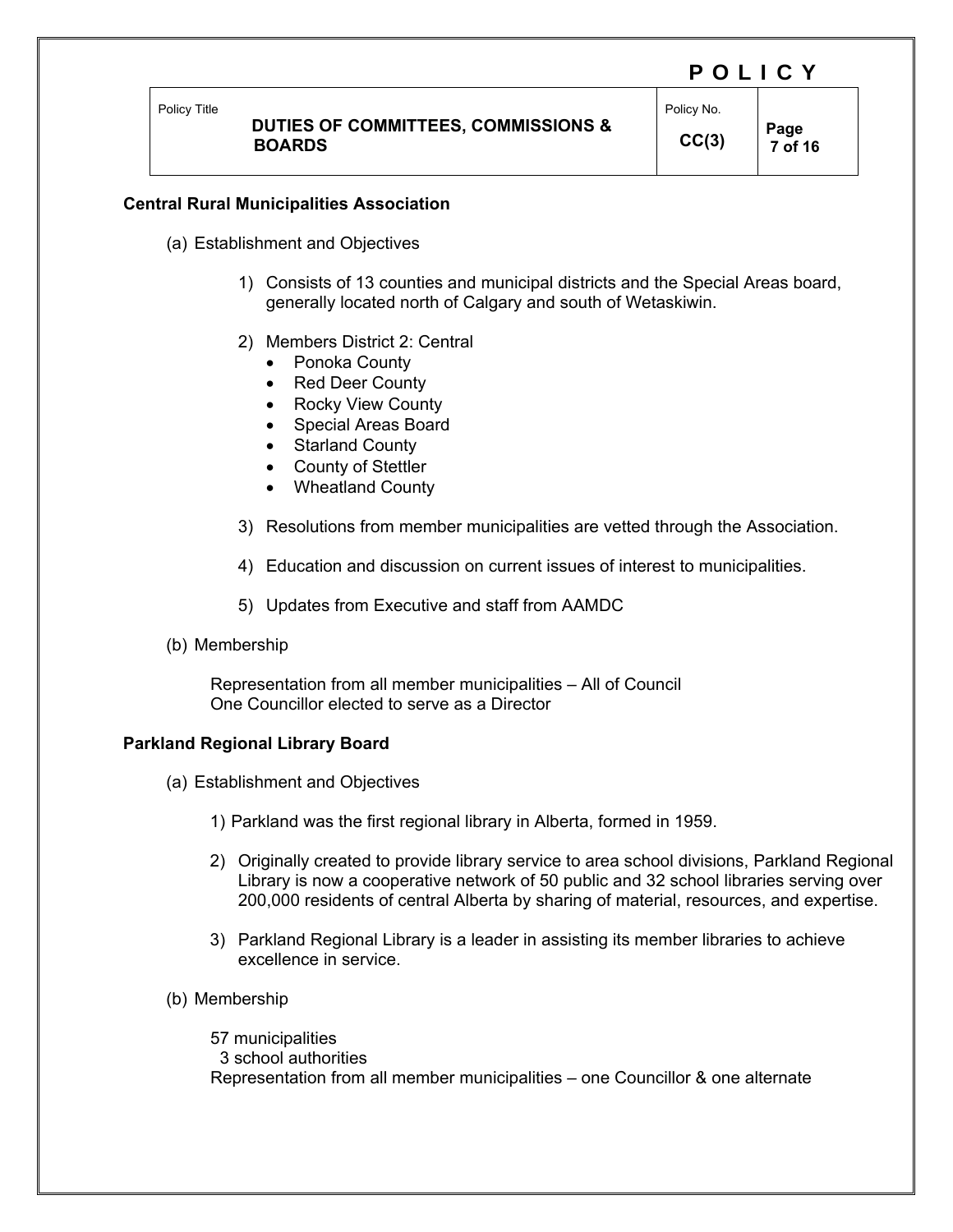Policy Title

Policy No.

 $CC(3)$  **Page**  $8 \text{ of } 4$  **8 of 16** 

# **North Red Deer River Water Services Commission** (**NRDRWSC)**

- (a) Establishment and Objectives
	- 1) Established in 2004 under Alberta Regulation 105/2004.
	- 2) Members:
		- City of Lacombe
		- Town of Ponoka
		- Town of Blackfalds
		- Lacombe County
		- Ponoka County
	- 3) To provide and operate a water supply system.
- (b) Membership

Representation from all member municipalities – one Councillor & one alternate

#### **North Red Deer Regional Wastewater Services Commission (NRDRWWSC)**

- (a) Establishment and Objectives
	- 1) Established in 2008 under Order in Council 471/2008
	- 2) Members:
		- City of Lacombe
		- Town of Blackfalds
		- Lacombe County
	- 3) To provide and operate a wastewater supply system.
	- 4) Currently does not own or operate any facilities.
	- 5) Manage the pipeline from Lacombe to the Red Deer River Sewage Treatment Plant.
- (b) Membership

Representation from all member municipalities – one Councillor & one alternate

#### **Highway 12/21 Regional Water Services Commission**

- (a) Establishment and Objectives
	- 1) Established in 2006 under Alberta Regulation 195/2006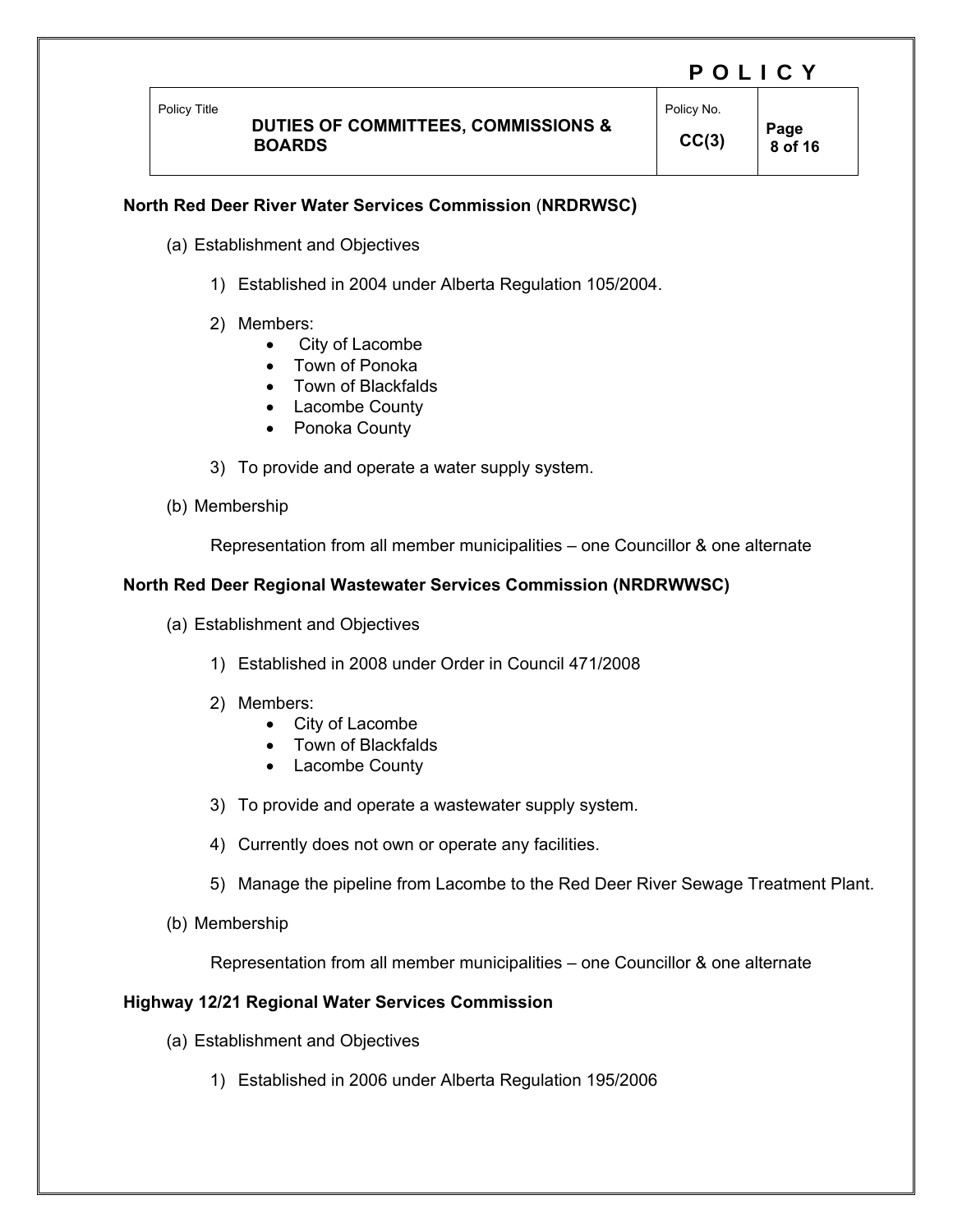Policy Title

# **DUTIES OF COMMITTEES, COMMISSIONS & BOARDS**

Policy No.

 $CC(3)$  **Page 9 of 16** 

- 2) Expanded in 2007 under Alberta Regulation 335/2007
- 3) Members:
	- Village of Clive
	- Town of Bashaw
	- Village of Alix
	- Lacombe County
	- Village of Edberg
	- Village of Ferintosh
	- Camrose County
- 4) To provide wholesale treated water services to its members
- 5) To provide water services to other customers on such terms and conditions as the Commission may determine
- (b) Membership

Representation from all member municipalities - two Councillors & one alternate

#### **Sylvan Lake Regional Water Services Commission**

- (a) Establishment and Objectives
	- 1) Established in 2008 by Alberta Regulation 54/2008
	- 2) Members:
		- Summer Village of Birchcliff
		- Summer Village of Half Moon Bay
		- Summer Village of Norglenwold
		- Summer Village of Sunbreaker Cove
		- Summer Village of Jarvis Bay
		- Town of Sylvan Lake
		- Lacombe County
		- Red Deer County
	- 3) To provide and operate a water supply system.
	- 4) Do not currently own or operate a water supply system.
- (b) Membership

Representation from all member municipalities - one Councillor & one alternate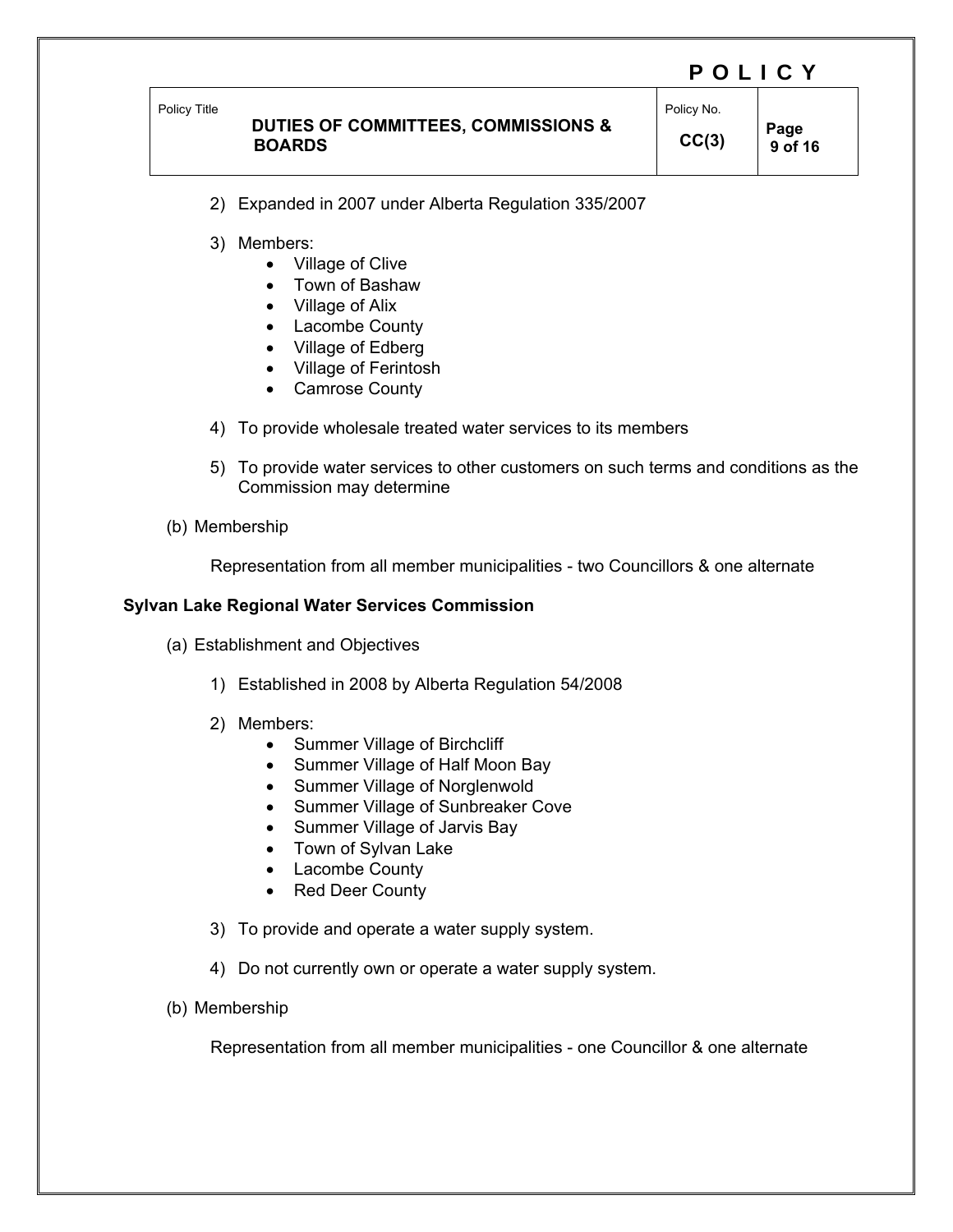Policy Title

# **DUTIES OF COMMITTEES, COMMISSIONS & BOARDS**

Policy No.

 $CC(3)$  **Page 10 of 16** 

# **Sylvan Lake Regional Wastewater Services Commission**

- (a) Establishment and Objectives
	- 1) Established in 2008 by Alberta Regulation 53/2008
	- 2) Members:
		- Summer Village of Birchcliff
		- Summer Village of Half Moon Bay
		- Summer Village of Norglenwold
		- Summer Village of Sunbreaker Cove
		- Summer Village of Jarvis Bay
		- Town of Sylvan Lake
		- Lacombe County
		- Red Deer County
	- 3) To provide and operate a wastewater supply system.
	- 4) Own and operate a sewer line and septage receiving station on the east side of Sylvan Lake.
	- 5) Recently constructed a lift station near the Summer Village of Birchcliff.
	- 6) To have all development within the lake development area connected to the regional sewer line.
- (b) Membership

Representation from all member municipalities - one Councillor & one alternate

### **Central Alberta Economic Partnership Committee (CAEP)**

- (a) Establishment and Objectives
	- 1) CAEP is a regional economic development alliance consisting of 42 members and 14 associate members. CAEP serves as a model for collaborative community economic development.
	- 2) Primary goal is to cultivate, advocate and market the collective voice of the region.
	- 3) For Central Alberta to be recognized as the most innovative and prosperous region in Canada through CAEP operating as the most innovative and successful regional economic alliance in Canada.
	- 4) To enhance sustainable economic prosperity across Central Alberta by facilitating collaboration between communities, business, and government and by providing tools to assist member communities in economic development.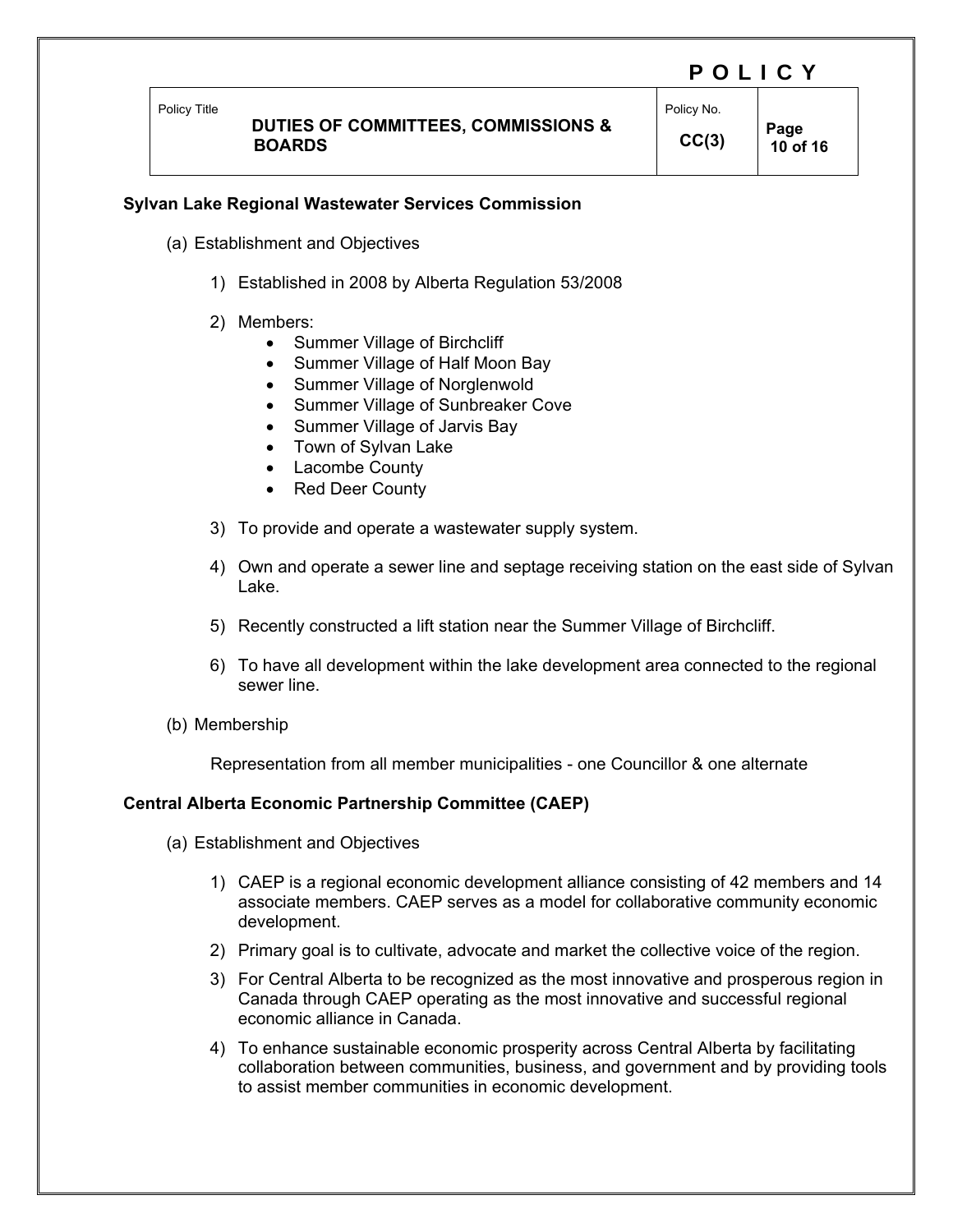Policy Title

#### **DUTIES OF COMMITTEES, COMMISSIONS & BOARDS**

Policy No.  $CC(3)$  **Page** 

 **11 of 16** 

#### (b) Membership

Representation from all member municipalities – one Councillor, one alternate

#### **Parkland Air Management Zone (PAMZ**)

- (a) Establishment and Objectives
	- 1) Established in 1997 PAMZ is a non-profit group who is responsible to identify air quality concerns within the zone and to implement management strategies to address those concerns.
	- 2) PAMZ undertakes air quality monitoring and monitors 42,000 square kilometers from the eastern slopes of the Rockies to the rolling prairies just east of Highway 2 including villages, towns, and the City of Red Deer.
	- 3) Vision is that air is clean, clear, fresh, and free from emissions that affect humans, animals, or the environment.
	- 4) Mission is that we lead in monitoring air quality and applying innovative strategies to manage the air we breathe.
- (b) Membership

Representation from all member municipalities – one Councillor, one alternate

#### **Red Deer River Watershed Alliance (RDRWA)**

- (a) Establishment and Objectives
	- 1) Formally established on June 15, 2005. The Alliance was incorporated as a Society on August 25, 2005
	- 2) RDRWA is a multi-sector, non-profit organization that promotes the good use and proper management of water within the Red Deer River watershed.
	- 3) Vision is that the Red Deer River watershed will be healthy, dynamic, and sustainable through the efforts of the entire community.
	- 4) The RDRWA is an inclusive, collaborative partnership that promotes a healthy watershed to ensure a legacy of the ecological integrity and economic sustainability.
- (b) Membership

Representation from all member municipalities –one Councillor & one alternate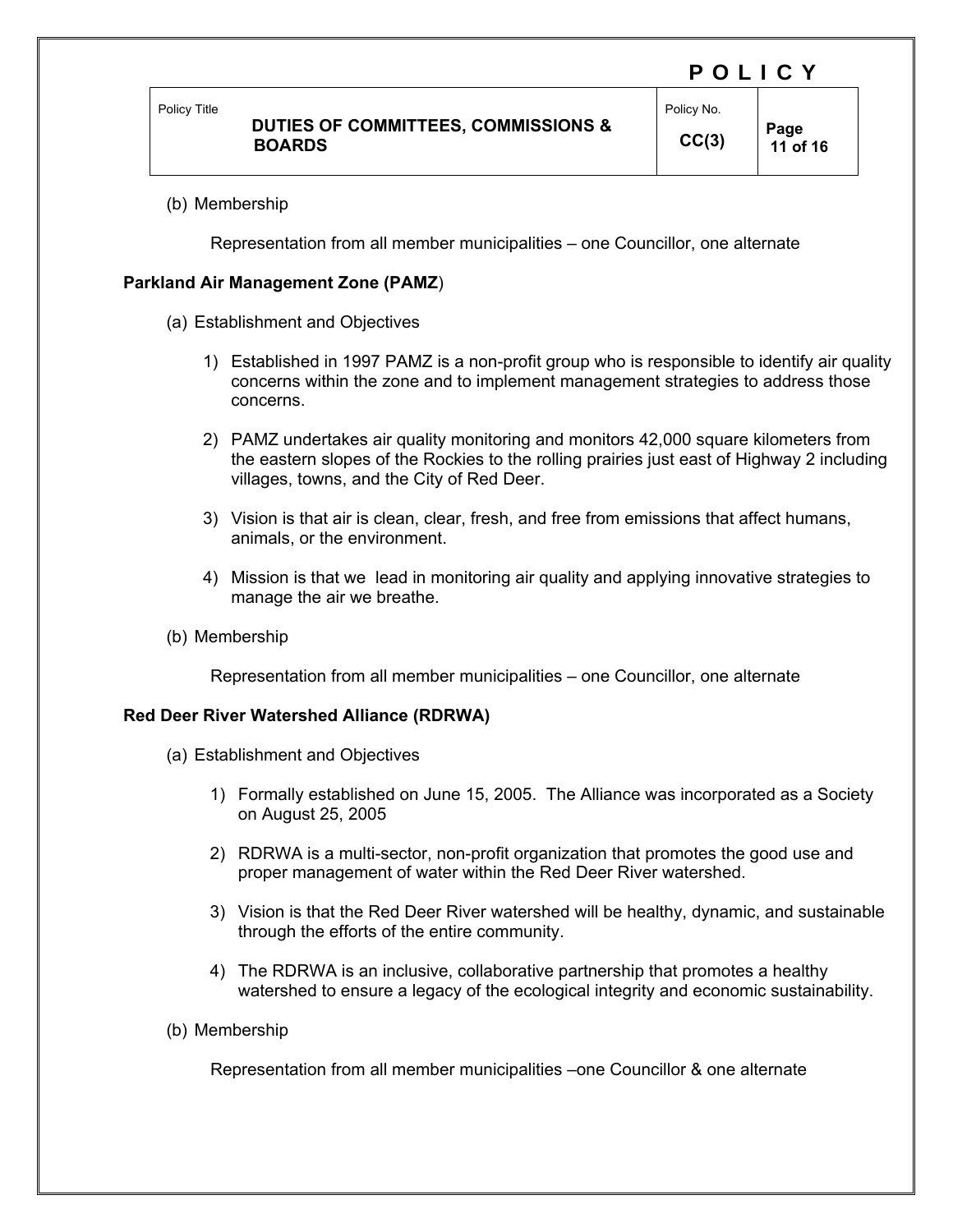# **DUTIES OF COMMITTEES, COMMISSIONS & BOARDS**

 **12 of 16** 

POLICY

# **Red Deer River Municipal Users Group (RDRMUG)**

- (a) Establishment and Objectives
	- 1) RDRMUG is an association of rural and urban municipalities. The group membership is composed of municipalities within the Red Deer River Basin and communities who receive water from the Red Deer River.
	- 2) Establish and maintain a comprehensive information base that will provide consistent and current information pertaining to water issues.
	- 3) Provide a forum for municipalities to discuss water supply, water use and water quality.
	- 4) Serves as an advocate of municipal interests in the supply, use, delivery, and quality of water.
	- 5) Insure that reliable quality water supplies are available for a sustainable and growing economy in each of our municipalities.
	- 6) Continually work toward a healthy and balanced aquatic ecosystem.
- (b) Membership Representation from all member municipalities – one Councillor & one alternate

#### **Bradley Ditch Management Committee**

- (a) Establishment and Objectives
	- 1) Established as part of the approval and funding process for the drainage ditch.
	- 2) Responsible for monitoring the operation of the drainage plan and maintenance of the ditch.
	- 3) Lacombe County administers the maintenance fund
	- 4) By agreement, the participating landowners must replenish the fund when required.
- (b) Membership

 Four members of participating landowners or their successor Two Councillors

#### **Andrew Ditch Management Committee**

(a) Establishment and Objectives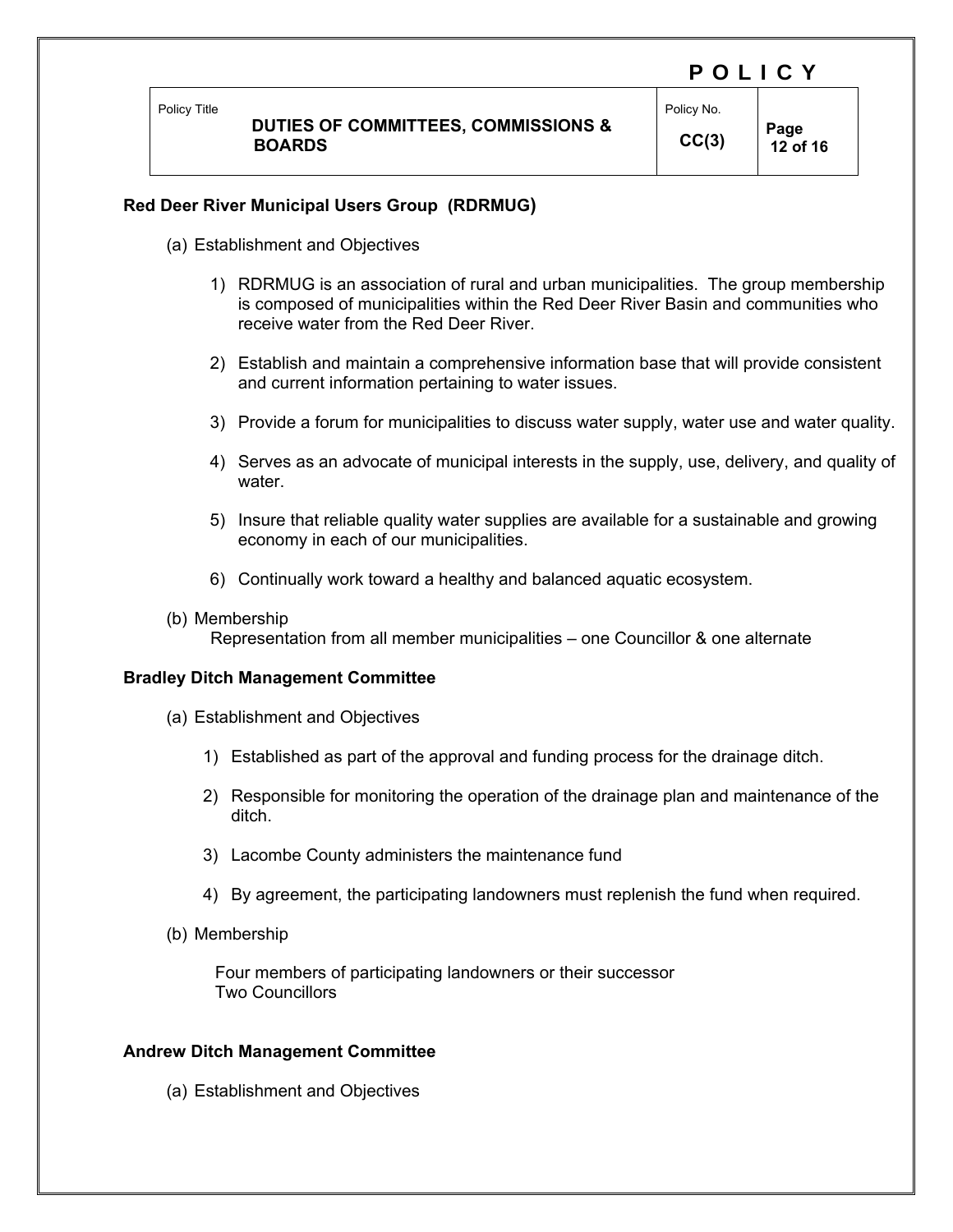#### Policy Title

# **DUTIES OF COMMITTEES, COMMISSIONS & BOARDS**

- 1) Established as part of the approval and funding process for the drainage ditch.
- 2) Responsible for monitoring the operation of the drainage plan and maintenance of the ditch.
- 3) Lacombe County administers the maintenance fund
- 4) By agreement, the participating landowners must replenish the fund when required
- (b) Membership

 Three members of participating landowners or their successor Two Councillors

## **OTHER APPOINTMENTS:**

Municipal Government Board Hearings - Chair of the MPC

Lacombe Foundation – one Councillor, one alternate

Battle River Watershed Alliance – one Councillor

Medicine River Watershed Society – one Councillor

Lacombe Regional Emergency Advisory Committee – one Councillor, one alternate

Lacombe County Fire Services Committee – one Councillor, one alternate

Lacombe & District Recreation, Parks & Culture Board – one Councillors, one alternate

Blackfalds & District Recreation, Parks & Culture Board – one Councillors, one alternate

Medicine River Rural Crime Watch - one Councillor

Burnt Lake Rural Crime Watch – one Councillor

Ponoka Rural Crime Watch - one Councillor

Red Deer/Lacombe Rural Crime Watch - two Councillors

Rimbey Rural Crime Watch - one Councillor

 Village of Alix/Lacombe County Intermunicipal Development Plan Committee/Intermunicipal Collaboration Framework Committee – two Councillors, one alternate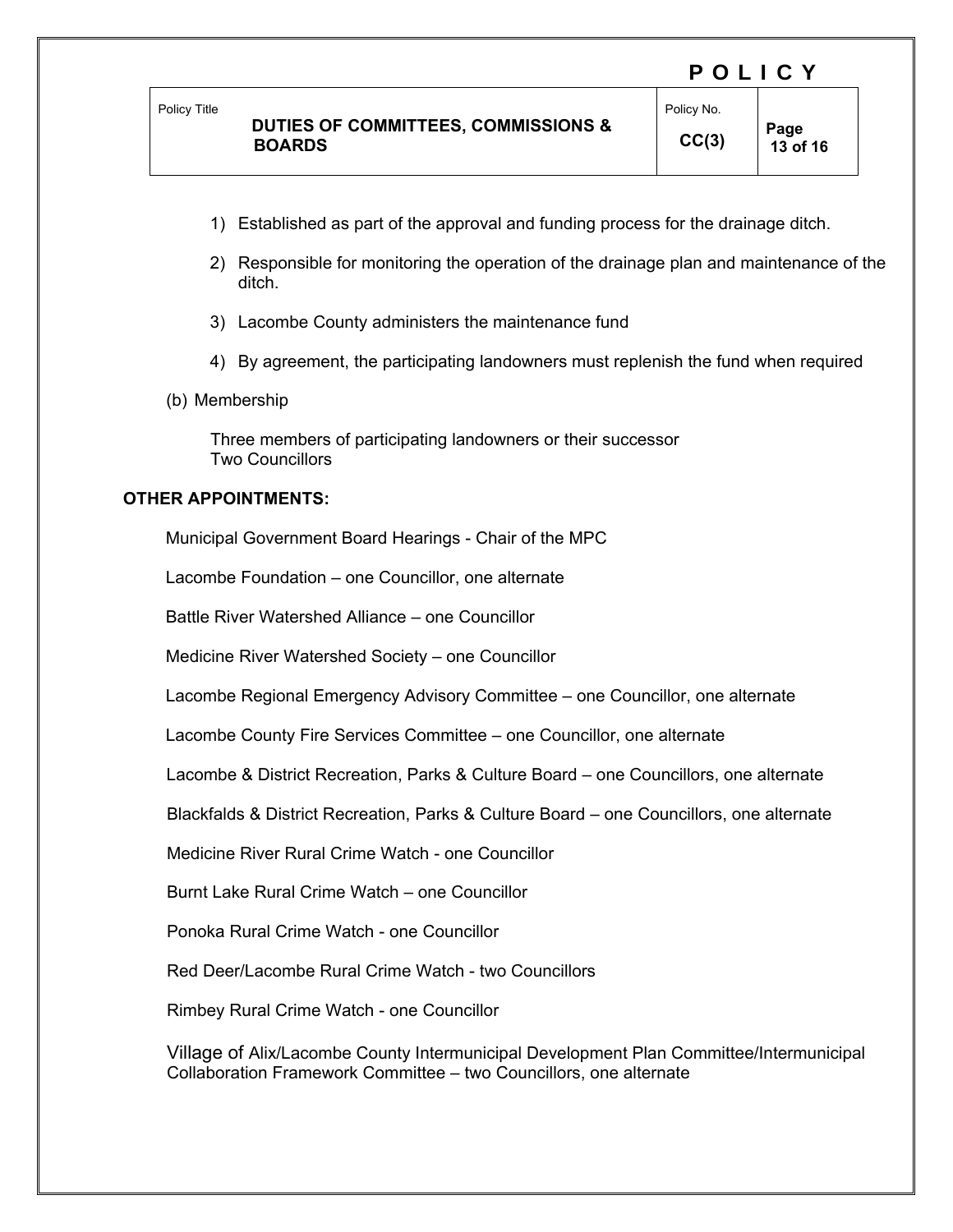#### POLICY Policy Title  **DUTIES OF COMMITTEES, COMMISSIONS & BOARDS**  Policy No.  $CC(3)$  **Page 14 of 16**

 Town of Bentley/Lacombe County Intermunicipal Development Plan Committee/ Intermunicipal Collaboration Framework Committee – two Councillors, one alternate

 Town of Blackfalds/Lacombe County Intermunicipal Development Plan Committee/ Intermunicipal Collaboration Framework Committee – three Councillors, one alternate

 Village of Clive/Lacombe County Intermunicipal Development Plan Committee/ Intermunicipal Collaboration Framework Committee – two Councillors, one alternate

 Town of Eckville/Lacombe County Intermunicipal Development Plan Committee/ Intermunicipal Collaboration Framework Committee – two Councillors, one alternate

 City of Lacombe/Lacombe County Intermunicipal Development Plan Committee/ Intermunicipal Collaboration Framework Committee – two Councillors, one alternate

Village of Gull Lake/Lacombe County Intermunicipal Collaboration Framework Committee - two Councillors, one alternate

Gull Lake Intermunicipal Development Plan - one Councillor & one alternate (IDP is multiple Municipalities)

Summer Village of Birchcliff/Lacombe County Intermunicipal Collaboration Framework Committee - two Councillors. one alternate

Summer Village of Half Moon Bay/Lacombe County Intermunicipal Collaboration Framework Committee – two Councillors, one alternate

 Summer Village of Sunbreaker Cove/Lacombe County Intermunicipal Collaboration Framework Committee – two Councillors, one alternate

 Sylvan Lake Intermunicipal Development Plan – one Councillor & one alternate (includes all SV's & Red Deer County)

Buffalo Lake Intermunicipal Development Plan - one Councillor & one alternate (includes Stettler & Camrose Counties)

 County of Stettler/Lacombe County Intermunicipal Collaboration Framework Committee – two Councillors, one alternate

 Ponoka County/Lacombe County Intermunicipal Development Plan Committee/ Intermunicipal Collaboration Framework Committee – two Councillors, one alternate

 Red Deer County/Lacombe County Intermunicipal Collaboration Framework Committee – two Councillors, one alternate

 Camrose County/Lacombe County Intermunicipal Collaboration Framework Committee – two Councillors, one alternate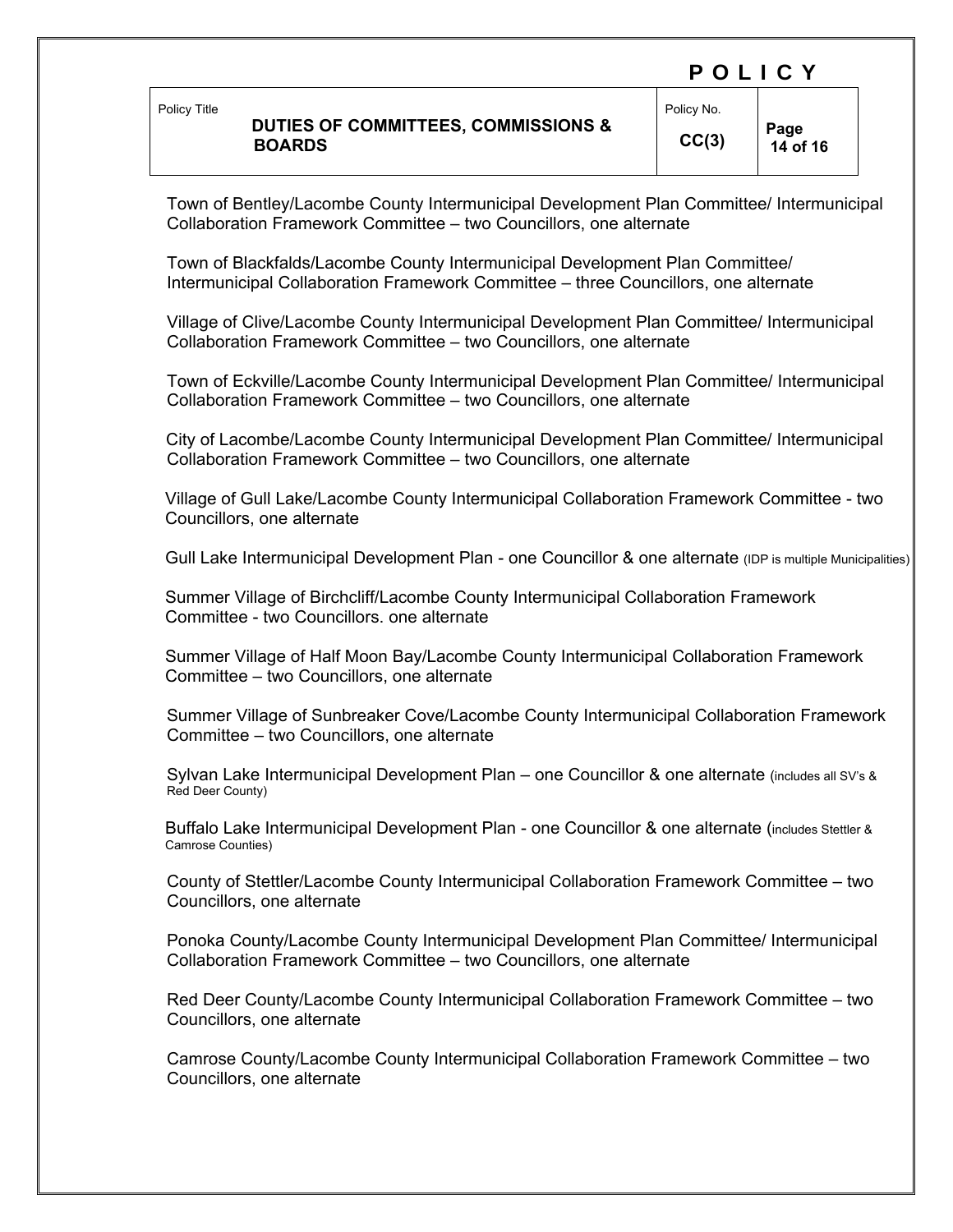## **DUTIES OF COMMITTEES, COMMISSIONS & BOARDS**

POLICY Policy No.

 Clearwater County/Lacombe County Intermunicipal Collaboration Framework Committee – two Councillors, one alternate

Sylvan Lake Management Plan- one Councillor, one alternate

Lacombe Regional Tourism Marketing Association, one Councillor, one alternate

CNR Community Advisory Panel - one Councillor, one alternate

Ellis Bird Farm - one Councillor

Buffalo Lake Water Management Team - one Councillor

Mirror & District Community Group – one Councillor

Bashaw RCMP Consultation Group – one Councillor

Alix and District Chamber of Commerce - one Councillor

Eckville and District Chamber of Commerce - one Councillor

Lacombe and District Chamber of Commerce - one Councillor

Calumet Synergy Association – one Councillor

Rimbey Regional Synergy – one Councillor

Central Alberta Synergy – two Councillors

ALUS – Partnership Advisory Committee – one Councillor

Alix Library Board – one Councillor

Bentley Library Board – one Councillor

Eckville Library Board – one Councillor

Lacombe Library Board – one Councillor

Mirror Community Library Board – one Councillor

Mary C. Moore Public Library Board – one Councillor

Lacombe Municipal Airport Committee – one Councillor, one alternate